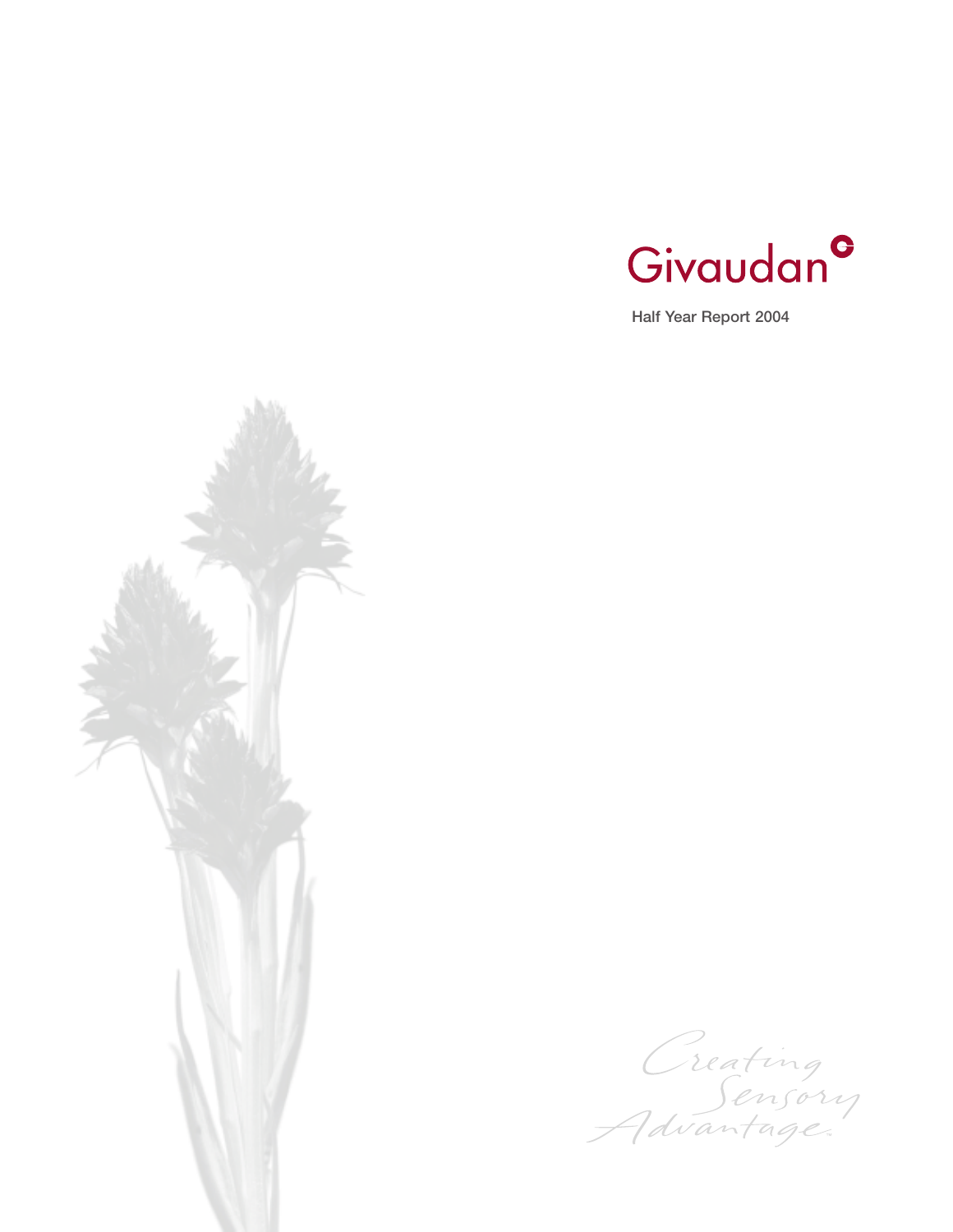# Key Figures

| Six months ended 30 June<br>in millions of Swiss francs, except per share data | 2004         | 2003             | 2003<br>(comparable basis) |
|--------------------------------------------------------------------------------|--------------|------------------|----------------------------|
| Sales                                                                          | 1,399        | 1,379            | 1,379                      |
| Operating profit                                                               | 283          | 216              | 253                        |
| Operating profit margin (%)                                                    | 20.2%        | 15.7%            | 18.3%                      |
| Net income                                                                     | 220          | 130              | 167                        |
| EBITDA <sup>2</sup>                                                            | 335          | 305              | 305                        |
|                                                                                |              |                  |                            |
| Earnings per share - basic (CHF)                                               | 28.45        | 16.09            | 20.67                      |
| Earnings per share - diluted (CHF)                                             | 27.95        | 16.03            | 20.59                      |
|                                                                                |              |                  |                            |
|                                                                                | 30 June 2004 | 31 December 2003 |                            |
|                                                                                |              |                  |                            |
| Total assets                                                                   | 4,675        | 4,548            |                            |
| <b>Total liabilities</b>                                                       | 2,197        | 1,962            |                            |
| Total equity and minority interest                                             | 2,478        | 2,586            |                            |
|                                                                                |              |                  |                            |
| Number of employees                                                            | 5,921        | 5,981            |                            |
|                                                                                |              |                  |                            |

1) The Group early adopted IFRS3 "Business Combinations", IAS36 "Impairment of Assets" (revised 2004) and IAS38 "Intangible Assets" (revised 2004) with<br>effective date beginning on 1 January 2004 (see Note 3 of the interim

2) EBITDA: Earnings Before Interest (and other financial income), Tax, Depreciation and Amortisation. This corresponds to operating profit before depreciation and amortisation.

# Sales by Division Sales by Region

### Sales Flavours

CHF 845 million +3.6% in Swiss francs +5.4% in local currencies

# Sales Fragrances

CHF 554 million  $-1.6\%$  ( $+4.0\%$ )<sup>3</sup> in Swiss francs  $+0.1\%$  ( $+5.8\%$ )<sup>3</sup> in local currencies



# Total sales CHF 1,399 million

+1.5%(+3.7%)<sup>3</sup> in Swiss francs, +3.2%(+5.5%)<sup>3</sup> in local currencies

*3) Excluding sales of discontinued fragrance ingredients Sales are shown by destination*

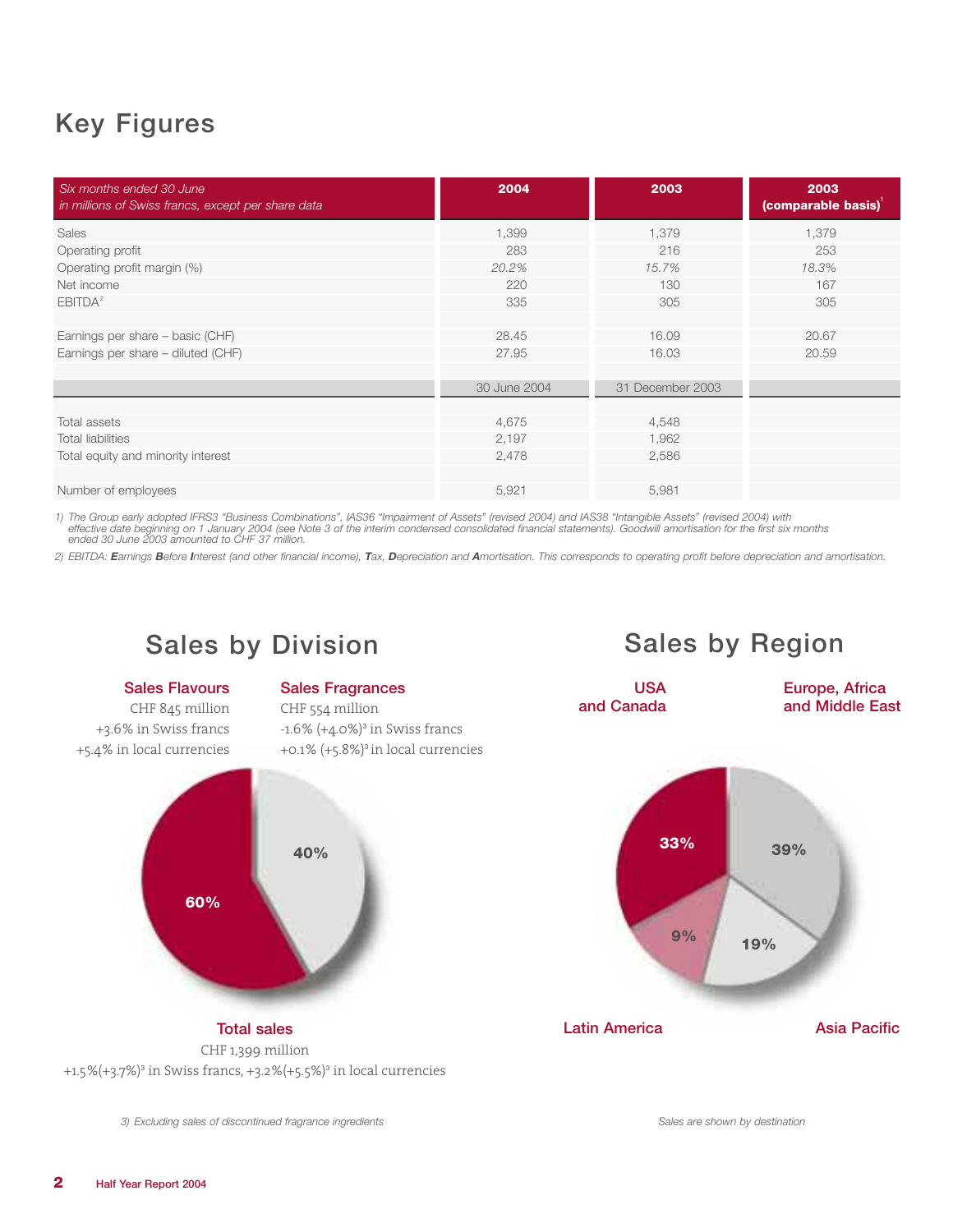# Givaudan<sup>o</sup>

# Givaudan maintains strong sales momentum and substantially improves profitability

In the first half of 2004, Givaudan maintained its strong sales momentum. Gross, operating and net margins substantially improved as some of the temporary factors affecting prior year comparables diminished and the margin improvement initiatives, announced in January 2004, started to have a positive impact. On a comparable basis, i. e. disregarding goodwill amortisation also in 2003, the operating profit increased by 12% to CHF 283 million and net profit by 32% to CHF 220 million.

#### Sales growth

In the first half of 2004, Givaudan continued to outgrow the market. Sales grew by 3.2% in local currencies and 1.5% in Swiss Francs. Excluding sales of discontinued fragrance ingredients, group sales growth reached 5.5% in local currencies and 3.7% in Swiss Francs.

Flavour sales grew by 5.4% in local currencies and 3.6% in Swiss Francs. All regions and all segments showed a positive trend.

Excluding discontinued ingredients, Fragrance sales grew by 5.8% in local currencies and 4.0% in Swiss Francs, substantially above market growth. Fine Fragrances, Consumer Products and the fragrance speciality ingredients contributed to this good performance.

#### Margin improvement initiatives on track

The margin improvement initiatives announced in January 2004 are well under way and had already a positive impact on half year performance. Major contributors were the improved sourcing and supply chain management, activity based staff reductions in all regions and efficiency gains in all areas.

#### Operating Profit

In the first half year EBIT amounted to CHF 283 million. Considering the change in accounting policy relating to goodwill amortisation (cf note in financial section), EBIT in comparable terms improved from CHF 253 million to CHF 283 million, resulting in an improvement of the margin from 18.3% to 20.2%. Tight cost management in marketing and development as well as lower pension fund charges had a positive impact.

## Cash Flow

Cash flow generation remained high. By half year 2004, Givaudan reports an operating cash flow before investments of CHF 234 million against CHF 164 million in the same period of 2003, an increase of 42%. Capital spending amounted to CHF 50 million.

## Net Profit

Reflecting the higher EBIT, including the change in goodwill amortisation policy, and the improved financial result, net profit increased from CHF 167 million to CHF 220 million against the first half of last year. Earnings per share increased from CHF 20.67 to CHF 28.45 in the first half of 2004.

#### Share buy back programme

Givaudan has an ongoing second share buy back programme for 800,000 shares, which has been extended until mid 2005. Under this programme the company has already bought back 300,000 shares until end of June 2004, of which 200,000 have been approved for cancellation at the General Assembly 2004.

### Outlook

Givaudan aims at consolidating its leading position in the fragrance and flavour industry based on its strong global sensory platform. Givaudan is in a excellent position to continuously enhance its performance thanks to its strategy of driving profitable organic growth through innovation, increased win rate and broadening the customer base.

The margin improvement initiatives announced in January 2004 are well on track and have delivered their first benefits. Targeted full year savings stemming from these initiatives amount to CHF 47 million. The announced transfers of the compounding activities from Barneveld (Netherlands) to Dortmund (Germany) and Switzerland as well as the planned transfer of the activities of the Culinary Technology Centre in Tremblay (France) to Kemptthal (Switzerland) will contribute to the achievement of this target.

Notwithstanding the efforts to streamline the cost base, Givaudan continues to invest aggressively in state-of-the art research, creation, development and production capabilities. Several major expansion projects are planned or under way.

The strong balance sheet and the available liquid funds will allow Givaudan also in the future to channel further funds back to its shareholders and still pursue any potential value adding acquisition opportunities.

Despite strong previous year sales comparables, Givaudan is confident to reach substantially improved results for the full year 2004.

#### Gross profit

The gross profit margin improved from 46.2% at half year 2003 to 48.3%. This is the consequence of the first results of the margin improvement initiatives and a more favourable product mix in both divisions. Additional positive factors were the stabilising currencies, lower pension charges and the enhanced Savoury margins.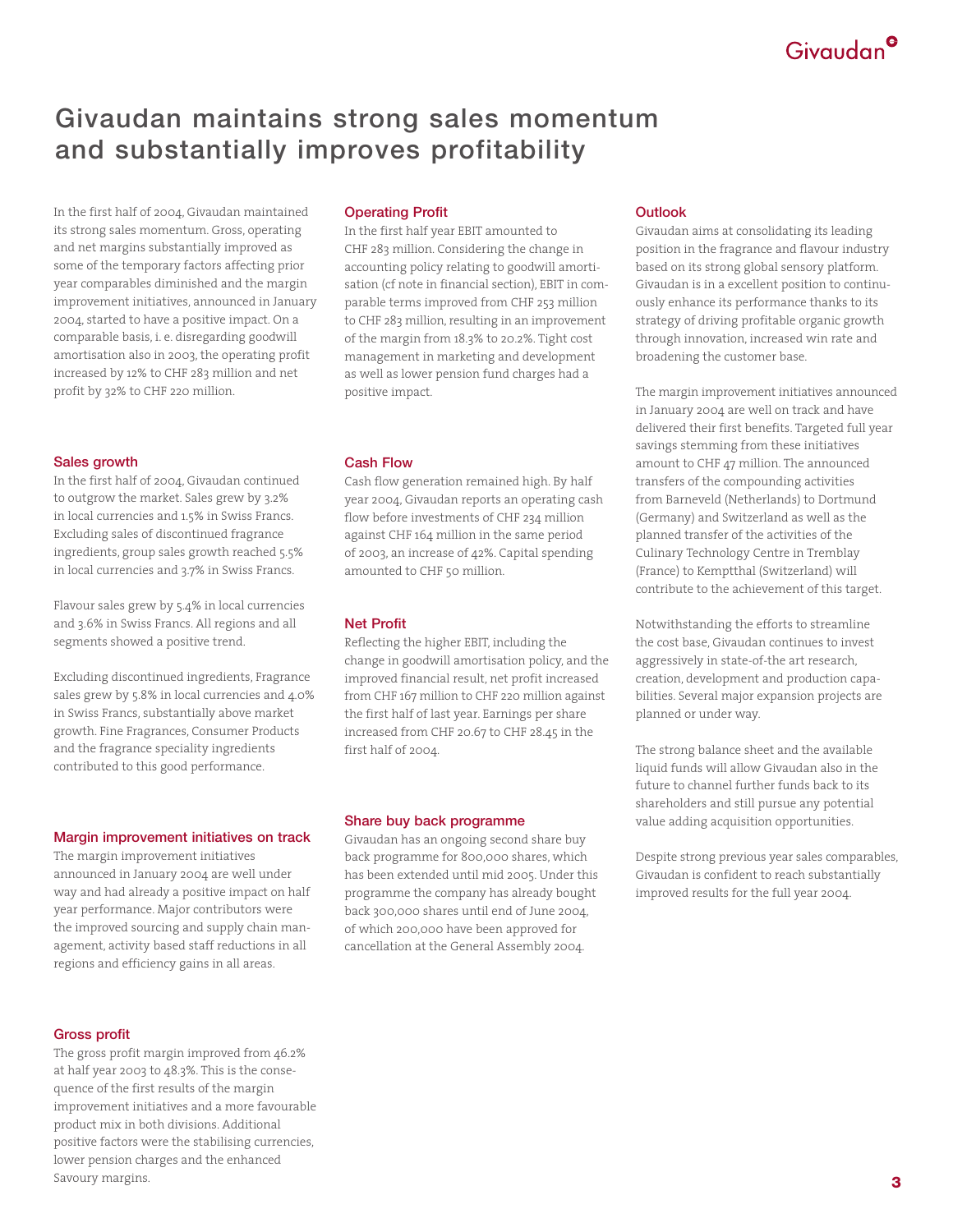# Fragrance Division

| Six months ended 30 June, in millions of Swiss francs | 2004  | 2003  |
|-------------------------------------------------------|-------|-------|
| Sales to third parties                                | 554   | 563   |
|                                                       |       |       |
| <b>EBITDA</b>                                         | 114   | 112   |
| as % of sales                                         | 20.6% | 19.9% |
|                                                       |       |       |
| Operating Profit                                      | 92    | 90    |
| as % of sales                                         | 16.6% | 16.0% |

1) The Group early adopted IFRS3 "Business Combinations", IAS36 "Impairment of Assets" (revised 2004) and IAS38 "Intangible Assets" (revised 2004) with<br>effective date beginning on 1 January 2004 (see Note 3 of the interim

The Fragrance Division recorded sales of CHF 554 million resulting in a 0.1% local currency sales growth (-1.6% in CHF). Excluding the discontinued ingredients, sales have grown by 5.8% (4.0% in Swiss Francs), substantially above market.

This growth was led in particular by strong sales in Fine Fragrances as well as in Consumer Products. In line with Givaudan's strategy to move to higher value adding specialities, sales of the Fragrance Ingredients business declined as a result of discontinued commodity ingredients, which in the first half 2003 accounted for CHF 30.3 million.

The strong Fragrances sales were achieved in a very competitive environment. The first results of the margin improvement initiatives, tight cost management as well as a stabilising US dollar explain the increase of the operating profit from 16.0% to 16.6%.

Major capital investments during the first half of 2004 included the transformation of the sunscreen filter plants in Vernier (Geneva) into multi-purpose units for the production of specialities.

#### Fine Fragrances

Fine Fragrances continue to show good sales growth reflecting in particular the launch of several new wins. This is the result of Givaudan's continued investments in its creative talent as well as into its creation centres in New York and Paris. These encouraging results have been achieved in an unfavourable market environment. The European fine fragrance market remained flat compared to last year. In North America, retail figures indicate that consumer demand has not recovered as much as expected.

At the Annual FiFi awards ceremony of the Fragrance Foundation, held in New York, perfumes created by Givaudan were again amongst the winners. Brit by Burberry and Ralph Lauren Blue won prestigious awards in their respective categories.

Fine Fragrance sales are expected to develop positively also in the second half, despite the strong base effect of last year's double digit growth.

#### Consumer Products

The Consumer Products business pursued in the first half year 2004 its successful path of growing above market. A highly competitive environment was felt particularly in Asia, where Thailand and Vietnam achieved encouraging sales results. Europe, North and Latin America grew favourably, despite a strong first half in 2003.

The fabric care and personal wash segment remained the biggest category. The main sales growth contributors in these segments were Europe and North America.

The highest growth of all segments was recorded in the household and air care segment, due to several new wins. In terms of growth, household was followed by personal care, which showed especially good results in Asia.

#### Fragrance Ingredients

In line with the strategy of the Fragrance Ingredients business unit, sales of patented speciality ingredients showed double digit growth in the first half year 2004. The discontinuation of sunscreen filters and other commodities diminished the overall sales figure.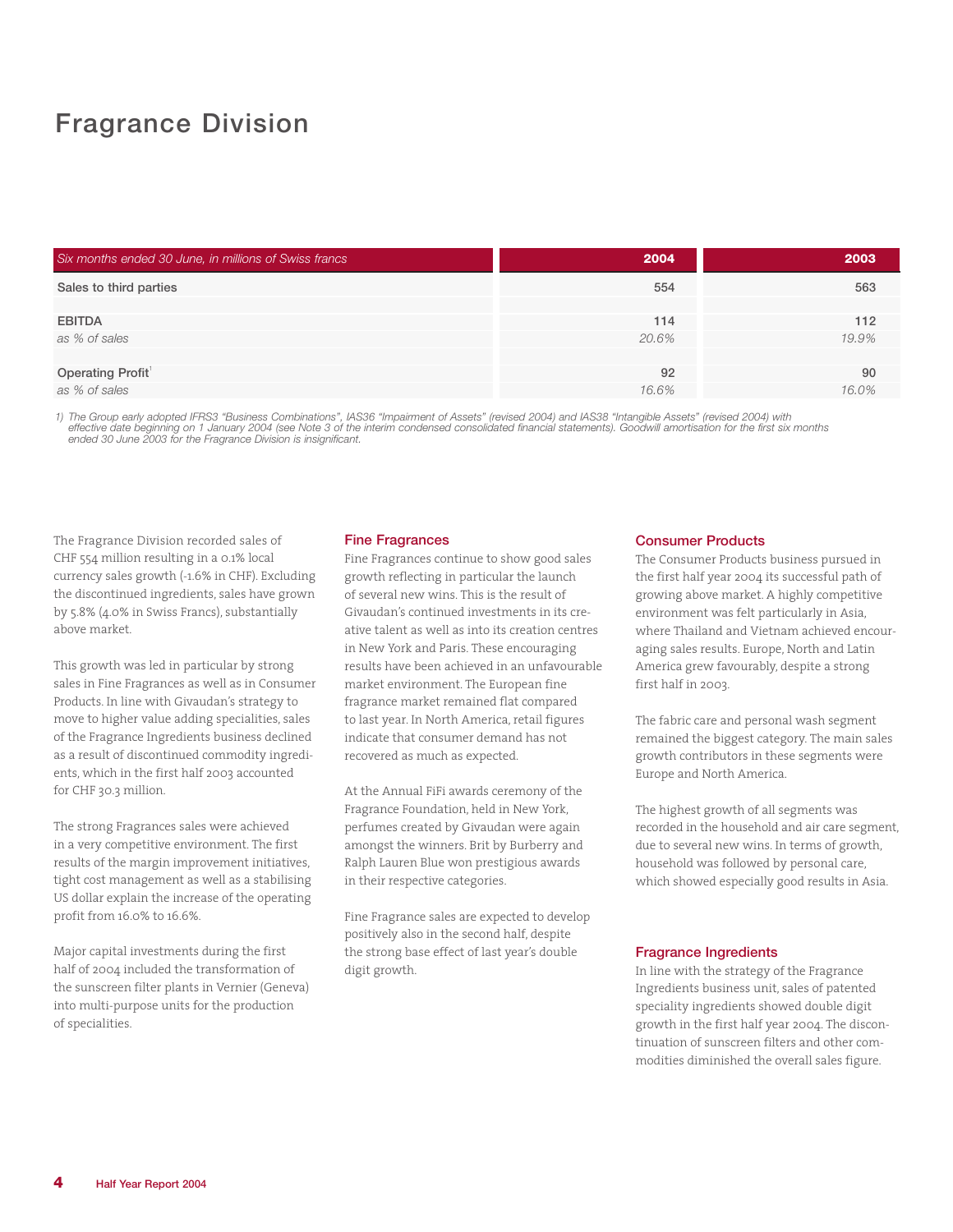

Two new patented specialities were launched in the first half year of 2004: Javanol, the most substantive marketed sandalwood molecule, was introduced to the market in April and shows promising initial sales. Pharaone 10, a highly substantive, green pineapple note, was introduced during the World Perfumery Congress in June. The product received a lot of attention and has generate first sales, in particular for fine fragrance applications.

Pressure on prices in the commodities segment continued, mainly due to low cost producers and the weakness of the US dollar. Despite this, Givaudan's excellent service level and logistics expertise have enabled the company to maintain its market share.

#### Fragrance Research

Givaudan's Global Fragrance Research kept its excellent pace of innovation with a full pipe-line of molecules, delivery systems and technologies as well as with insight gains into olfactive mechanisms.

The introduction of new, patented, captive fragrance molecules into the palette of Givaudan's perfumers is advancing at an

encouraging pace. In the first half year, Azurone, a marine, ozonic note, resembling a fresh, powerful, transparent sea breeze, was introduced as a captive molecule after having passed global registration.

Research in the field of malodour delivered interesting new results. An assay to measure the malodour neutralization potential of chemicals was developed. One candidate has been selected for further in-depth tests which are needed to prove the efficacy and safety of this novel compound in specific applications.

Givaudan's palette of ingredients is systematically screened for additional benefits. A classic example of such secondary benefits is the antibacterial activity of fragrances. Antibacterial fragrances are important in all kinds of cleaning products such as soaps. Bacteria are often the cause of malodours and thus their elimination is the best prevention. A series of such fragrance ingredients has been newly created for further testing.

Another interesting area is the prevention of mouth malodour (halitosis). Several ingredients have been found that prevent the formation of mouth malodour, which can be used for the creation of special toothpaste flavours.

The range of delivery systems for various fragrance applications remains one of the key research areas which are permanently expanded. At present, Givaudan has two commercially available powder systems; Permascent and Granuscent, whereas for liquid systems further investigations and optimisation are still ongoing.

The number of patent applications remained at a high level. An interesting patent application was filed in the area for the counteraction of human sweat malodour.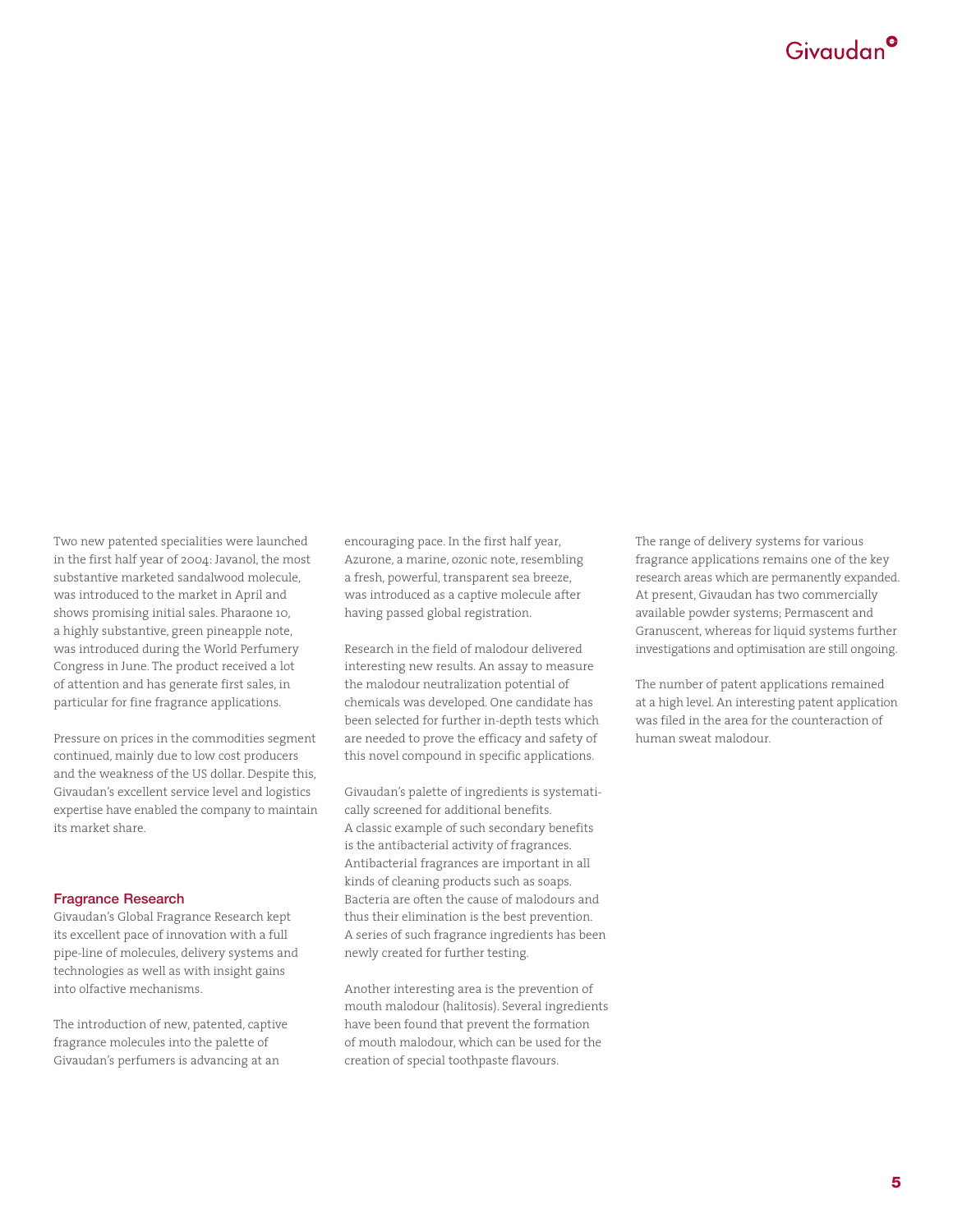# Flavour Division

| Six months ended 30 June, in millions of Swiss francs | 2004  | 2003  | <b>2003</b> (comparable basis) |
|-------------------------------------------------------|-------|-------|--------------------------------|
| Sales to third parties                                | 845   | 816   | 816                            |
|                                                       |       |       |                                |
| <b>EBITDA</b>                                         | 221   | 193   | 193                            |
| as % of sales                                         | 26.2% | 23.7% | 23.7%                          |
|                                                       |       |       |                                |
| <b>Operating Profit</b>                               | 191   | 126   | 163                            |
| as % of sales                                         | 22.6% | 15.4% | $20.0\%$                       |

1) The Group early adopted IFRS3 "Business Combinations", IAS36 "Impairment of Assets" (revised 2004) and IAS38 "Intangible Assets" (revised 2004) with<br>effective date beginning on 1 January 2004 (see Note 3 of the interim

The Flavour division recorded first half sales of CHF 845 million which represents a growth of 5.4% in local currencies and 3.6% in Swiss Francs compared to 2003. All four regions and all major segments recorded good growth with a particular strong performance from North and Latin America. The Confectionery, Dairy and Savoury segments posted strong gains. Successful efforts in winning major new projects have contributed to this performance.

On a comparable basis the operating margin improved from 20.0% to 22.6%. This performance is to a large extent the results of the margin improvement initiatives. In the framework of these initiatives, Givaudan announced its intention to transfer the compounding activities in Barneveld (Netherlands) to its sites in Dortmund (Germany) and to Dübendorf and Kemptthal (both Switzerland). It also will transfer the activities of the Culinary Technology Centre in Tremblay (France) to its new European Savoury Development Centre in Kemptthal, creating there a unique centre with experimental kitchens and pilot installations for testing flavours under industrial conditions. A similar savoury development centre will be opened in September in Cincinnati (USA). In Singapore, the expanded flavour development centre was inaugurated in February 2004.

### Asia Pacific

Asia Pacific sales were up slightly versus a strong prior year comparative. The slowdown in growth in the first quarter is primarily due to the shift in order patterns which began to reverse itself in the second quarter. China, India, Korea, Vietnam and the Philippines posted good growth. Strong sales were recorded particularly in the Confectionery and Dairy segments.

#### Europe, Africa and Middle East (EAME)

European sales showed good overall growth versus last year. The markets of Central and Eastern Europe, Iberia, Scandinavia and the Baltic countries recorded good growth while the other areas were relatively flat versus a strong prior year. The Savoury segment continues to record a strong project pipeline. All other segments showed positive growth except Beverages which faced a very strong comparative of the half-year 2003.

#### North America

Sales in North America continued to show good growth with a US market posting high single-digit growth rates. Sales from the Foodservice segment continued to evolve positively due to launches of several new products. The Confectionery segment grew at a double-digit rate while both the Beverage and Health Care segments posted strong year over year gains. The US also benefited from a shift in product mix, primarily between Beverages and Savoury.

#### Latin America

Latin America recorded strong local currency growth stemming from all segments and all major markets. This result was achieved due to a number of new wins and a good product mix. Mexico, Brazil and Colombia grew at a double digit rate. The region's growth was driven by double-digit performance from all four major segments; Beverage, Confectionery, Dairy and Savoury. A high number of new wins from the second half of last year helped the growth in the Savoury segment.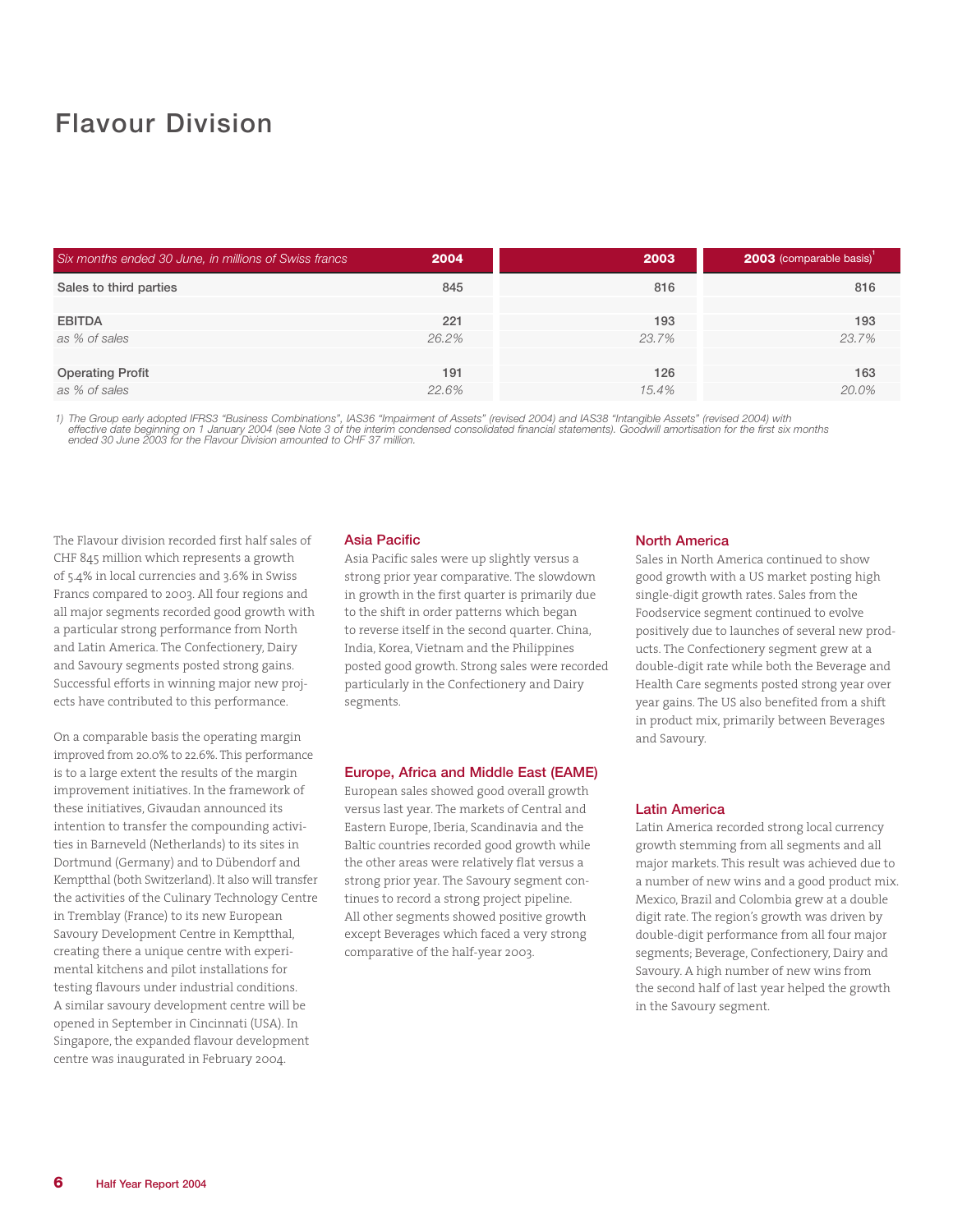

#### Flavour Research

Givaudan's Global Flavour Research intensified its efforts for new value adding sensory solutions for its customers.

Novel ingredients are key to create innovative flavours for various applications. Givaudan's position in this domain is unique in the industry. In the aftermath of the FIS acquisition, savoury base notes are one of the key areas of investigation, which have already delivered new complex flavour ingredients.

In the domain of taste receptor research, screening assays for cooling agents are now well established in stable cell lines. Several second generation cooling compounds have been submitted for regulatory approval.

Further advances have also been made in the area of Smart Systems. The compact version of the Virtual Aroma Synthesiser, the Mini-VAS will now be available for all creation centres. The project for a new aroma dispensing device makes encouraging progress.

The right flavour at the right time requires an in-depth knowledge and know-how in delivery systems. Givaudan provides hightech solutions for numerous applications in all areas of flavouring. A novel encapsulation technique has entered commercialization. This technology complements the Flavorburst® products already in wide use.

In Sensory Science the efforts to define a universal flavour language to be used by Givaudan continue. The methodology of preference "drivers" as a basic tool for consumer understanding starts to be broadly used.

Many new products have now reached commercialisation, e.g. a complete line of vanilla building blocks is now available for new creations. A clear beverage flavour initiative has been successfully completed. This provides additional flexibility particularly in the creation of beverage flavours.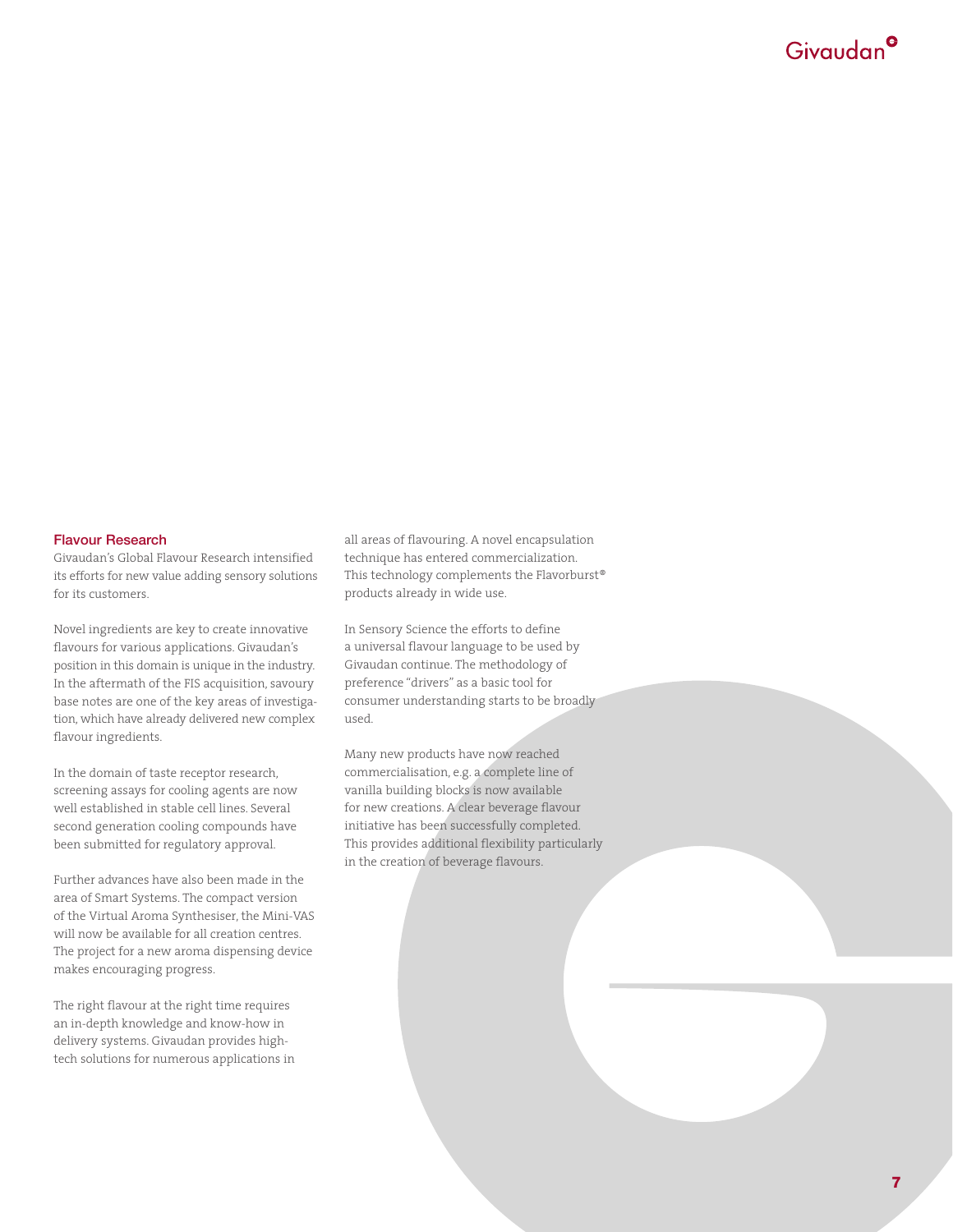# Interim Condensed Consolidated Financial Statements (unaudited)

Consolidated Income Statement for the Six Months Ended 30 June

| in millions of Swiss francs, except per share data | <b>Note</b>    | 2004       | 2003  |
|----------------------------------------------------|----------------|------------|-------|
| Sales                                              | $\mathbf 5$    | 1,399      | 1,379 |
| Cost of sales                                      |                | (723)      | (742) |
| Gross profit                                       |                | 676        | 637   |
| as % of sales                                      |                | 48.3%      | 46.2% |
|                                                    |                |            |       |
| Marketing, development and distribution expenses   | 6              | (305)      | (321) |
| Administration expenses                            |                | (46)       | (48)  |
| Amortisation of intangible assets <sup>1</sup>     |                | (9)        | (46)  |
| Other operating income (expenses), net             |                | (33)       | (6)   |
| Operating profit                                   |                | 283        | 216   |
| as % of sales                                      |                | 20.2%      | 15.7% |
|                                                    |                |            |       |
| Financial income (expenses), net                   |                | $\sqrt{2}$ | (30)  |
| <b>Result before taxes</b>                         |                | 285        | 186   |
|                                                    |                |            |       |
| Income taxes                                       |                | (65)       | (54)  |
|                                                    |                |            |       |
| <b>Result after taxes</b>                          |                | 220        | 132   |
| Minority interest                                  |                |            | (2)   |
|                                                    |                |            |       |
| Net income                                         |                | 220        | 130   |
| as % of sales                                      |                | 15.7%      | 9.4%  |
|                                                    |                |            |       |
| Earnings per share - basic (CHF)                   |                | 28.45      | 16.09 |
| Earnings per share - diluted (CHF)                 | $\overline{7}$ | 27.95      | 16.03 |

1) The Group early adopted IFRS3 "Business Combinations", IAS36 "Impairment of Assets" (revised 2004) and IAS38 "Intangible Assets" (revised 2004) with<br>-effective date beginning on 1 January 2004 (see Note 3). Goodwill amo

# Consolidated Balance Sheet

| in millions of Swiss francs                             | <b>Note</b> | 30 June 2004 | <b>31 December 2003</b> |
|---------------------------------------------------------|-------------|--------------|-------------------------|
| Current assets                                          |             | 2,055        | 1,945                   |
| Non-current assets                                      |             | 2,620        | 2,603                   |
| <b>Total assets</b>                                     |             | 4,675        | 4,548                   |
|                                                         |             |              |                         |
| <b>Current liabilities</b>                              |             | 658          | 633                     |
| Non-current liabilities                                 | 8           | 1,539        | 1,329                   |
| Minority interest                                       |             | 1            |                         |
|                                                         |             |              |                         |
| Share capital                                           | 9           | 80           | 80                      |
| Retained earnings, reserves and other equity components | 10,11       | 2,397        | 2,505                   |
|                                                         |             |              |                         |
| Equity                                                  |             | 2,477        | 2,585                   |
| Total liabilities, minority interest and equity         |             | 4,675        | 4,548                   |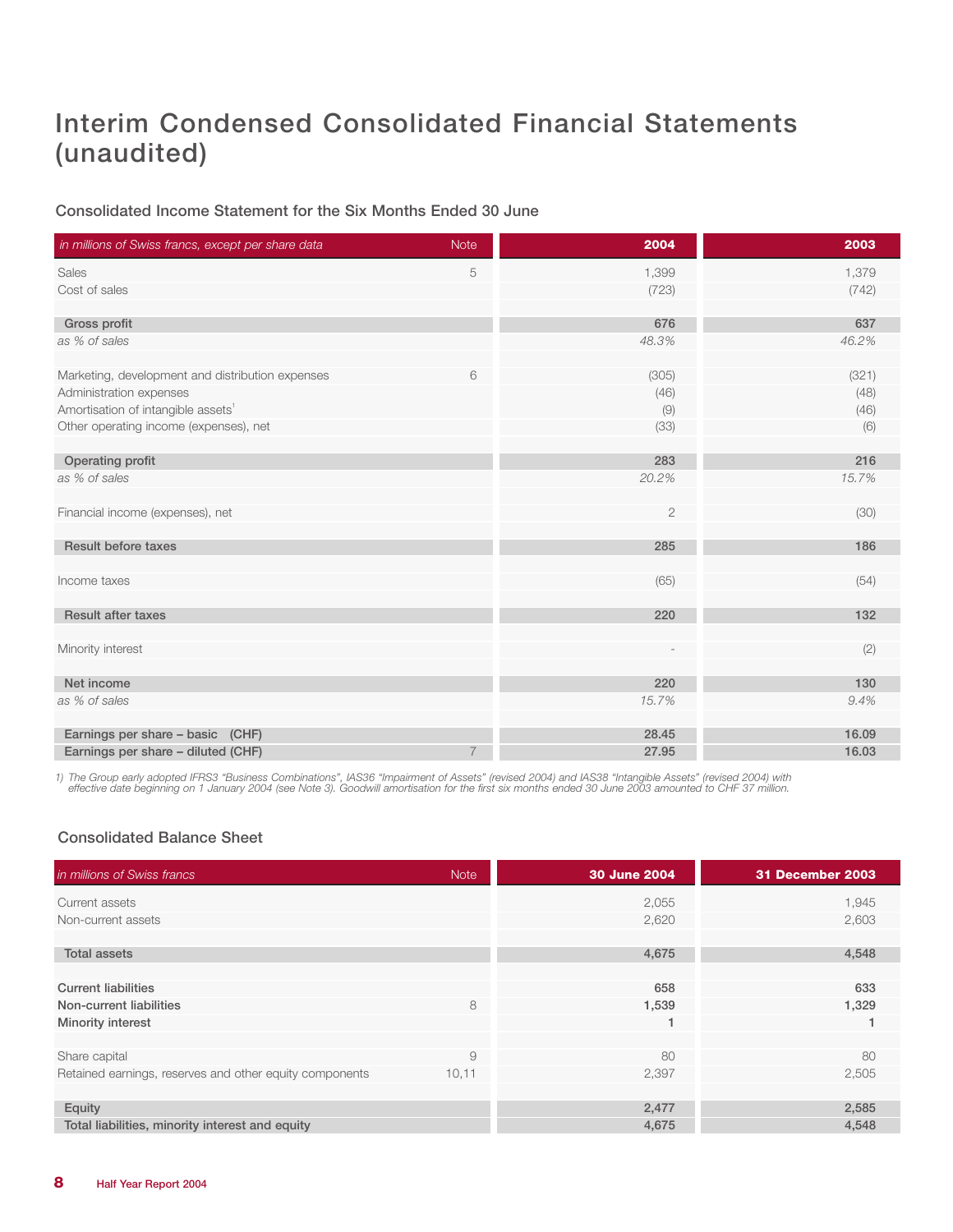# Consolidated Statement of Changes in Equity for the Six Months Ended 30 June

| in millions of Swiss francs                                     | <b>Note</b>   | 2004  | 2003  |
|-----------------------------------------------------------------|---------------|-------|-------|
| Share capital                                                   |               |       |       |
| Balance at 1 January                                            |               | 80    | 87    |
| Cancellation of shares                                          |               |       | (7)   |
|                                                                 |               |       |       |
| Balance at 30 June                                              | $\mathcal{G}$ | 80    | 80    |
|                                                                 |               |       |       |
| Retained earnings, reserves and other equity components         |               |       |       |
| Balance at 1 January                                            |               | 2,505 | 2,674 |
| Dividends paid                                                  | 10            | (118) | (65)  |
| Net income                                                      |               | 220   | 130   |
| Movement of fair value reserve for available-for-sale financial |               |       |       |
| assets net of related deferred taxes, net                       |               | 6     | 25    |
| Movement of own equity instruments, net                         | 11            | (212) | 140   |
| Cancellation of shares                                          | $\Theta$      |       | (420) |
| Change in currency translation, net                             |               | (4)   | (3)   |
|                                                                 |               |       |       |
| Balance at 30 June                                              |               | 2,397 | 2,481 |
|                                                                 |               |       |       |
| Total equity at 30 June                                         |               | 2,477 | 2,561 |

# Consolidated Cash Flow Statement for the Six Months Ended 30 June

| in millions of Swiss francs<br><b>Note</b>                      | 2004   | 2003 |
|-----------------------------------------------------------------|--------|------|
| Cash flows from (for) operating activities                      | 234    | 164  |
| Cash flows from (for) financing activities                      | (84)   | (2)  |
| Cash flows from (for) investing activities                      | (13)   | (40) |
|                                                                 |        |      |
| Net effect of currency translation on cash and cash equivalents | $\sim$ | (1)  |
| Increase (decrease) in cash and cash equivalents                | 137    | 121  |
| Cash and cash equivalents at the beginning of the period        | 494    | 454  |
|                                                                 |        |      |
| Cash and cash equivalents at the end of June                    | 631    | 575  |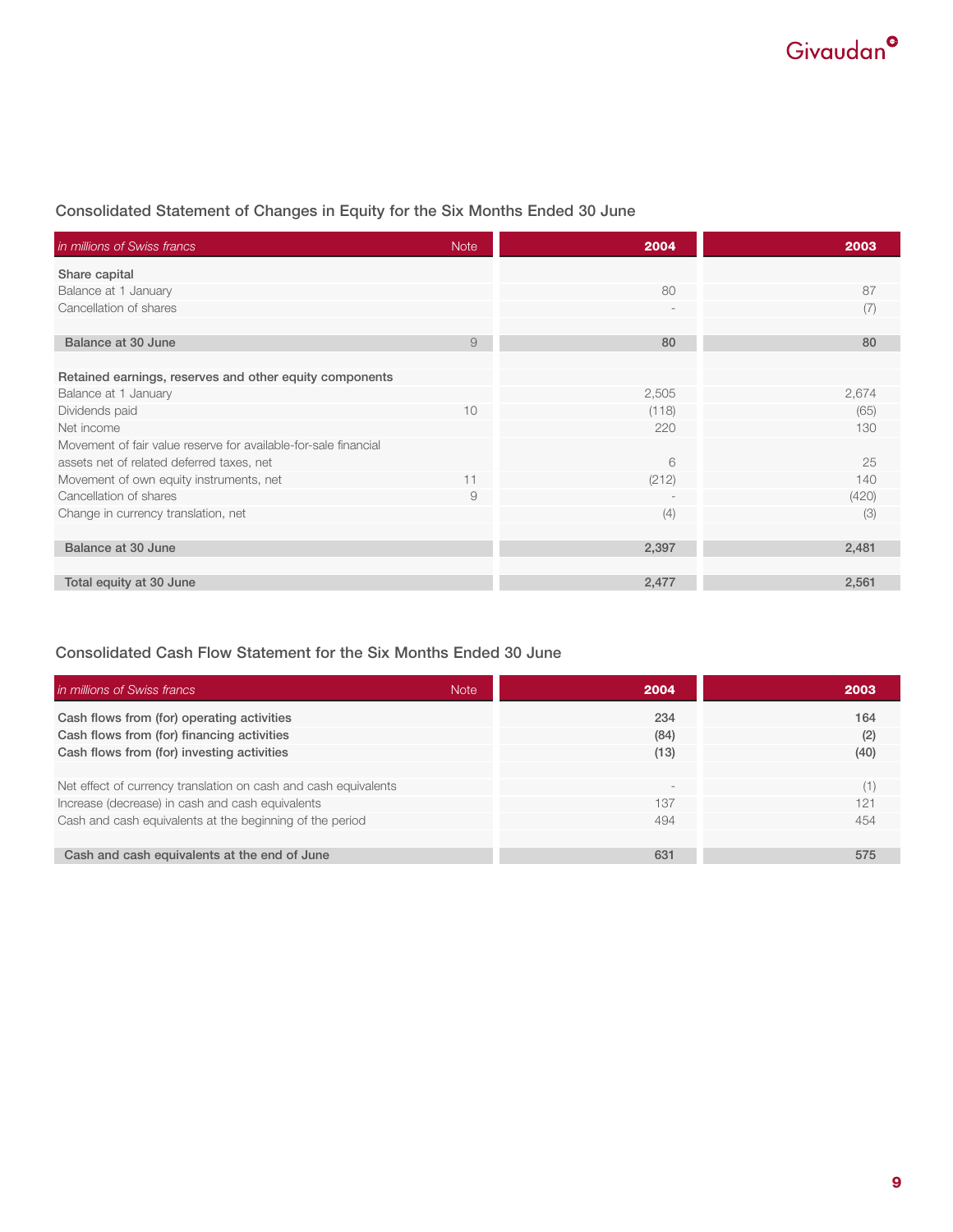# Notes to the Consolidated Financial Statements (unaudited)

#### 1. Group organisation

Givaudan SA and its subsidiaries (hereafter "the Group"), operate under the name Givaudan. The Group is headquartered in Vernier, near Geneva, Switzerland.

Givaudan is a leading supplier of creative fragrance and flavour products to consumer goods industries. It operates in over 100 countries and has subsidiaries in more than 20 countries.

On 7 January 2003, the Group acquired 100% control of International Bioflavors Inc. (hereafter "IBF"), located in Wisconsin (USA). No pro forma financial information relating to the IBF acquisition has been stated.

On 4 August 2003, Givaudan SA effectively acquired the minority interest of Shanghai Givaudan Ltd.

The Group is listed on the SWX Swiss Exchange.

#### 2. Basis of preparation of financial statements

These financial statements are the interim condensed consolidated financial statements (hereafter "the interim financial statements") of the Group for the six-month period ended 30 June 2004 (hereafter "the interim period"). They are prepared in accordance with and comply with the International Accounting Standard 34 "Interim Financial Reporting".

The interim financial statements include the operations of Givaudan SA and its controlled subsidiaries where control is defined as the power to govern the financial and operating policies of an enterprise so as to obtain benefits from its activities.

These interim financial statements should be read in conjunction with the Half-Year 2003 report and the audited Annual Report 2003 as they provide an update of the most recent financial information available.

These interim financial statements are not audited.

In the preparation of these interim financial statements, the Group applied the same accounting principles and policies as applied in the annual financial statements, except for accounting policies regarding the early adoption of IFRS3 "Business Combinations", the IAS36 "Impairment of Assets" (revised 2004) and IAS38 "Intangible Assets" (revised 2004) and regarding IAS23 "Borrowing costs", see Note 3.

The Group operates in markets where no significant seasonal or cyclical variations in sales are experienced during the financial year.

Income tax expense is recognised based upon the best estimate of the weighted average annual income tax rate expected for the full financial year.

#### 3. Change in accounting policies

The early adoption of IFRS3, IAS36 (revised 2004) and IAS38 (revised 2004) resulted in an accounting policy change for goodwill. Until 31 December 2003, goodwill was amortised on a straight line basis over 20 years and assessed for an indication of impairment at each balance sheet date. From 1 January 2004, the Group ceased amortisation of goodwill. On 1 January 2004, the accumulated amortisation has been eliminated with a corresponding decrease in the cost of goodwill. From 1 January 2004, goodwill is tested annually for impairment, as well as when there are indications of impairment.

The early adoption of IFRS3, IAS36 (revised 2004) and IAS38 (revised 2004) resulted in a classification of intangible assets such as patents, licences, trademarks, know-how and process-oriented technology as intangible assets with finite useful lives. The Group has reassessed their useful lives according to IAS38 and no adjustment resulted.

Until 31 December 2003, interest costs on borrowings to finance the purchase or construction of property, plant and equipment are not capitalised. From 1 January 2004 interest costs on borrowings that are directly and exclusively attributable to the construction of a brand-new plant are capitalised as part of the cost of that plant. By 30 June 2004, no interest costs on borrowings have been capitalised.

These changes in accounting policies are applied prospectively from 1 January 2004.

#### 4. IBF acquisition

On 7 January 2003, the Group acquired 100% control of International Bioflavors Inc. located in Wisconsin (USA).

The acquisition of IBF has been accounted for in the interim financial statements by use of the purchase method of accounting. The results of IBF operations have been incorporated in the consolidated income statement since 7 January 2003.

As stated in the agreement, the purchase price excluding transaction costs amounts to USD 21 million (equivalent to CHF 30 million) and consideration was in the form of cash. The Group acquired intangible assets consisting of goodwill and process-oriented technology. The latter is amortised on a straight-line basis over 15 years.

#### 5. Segment information

Segment information is included in the respective divisional comments.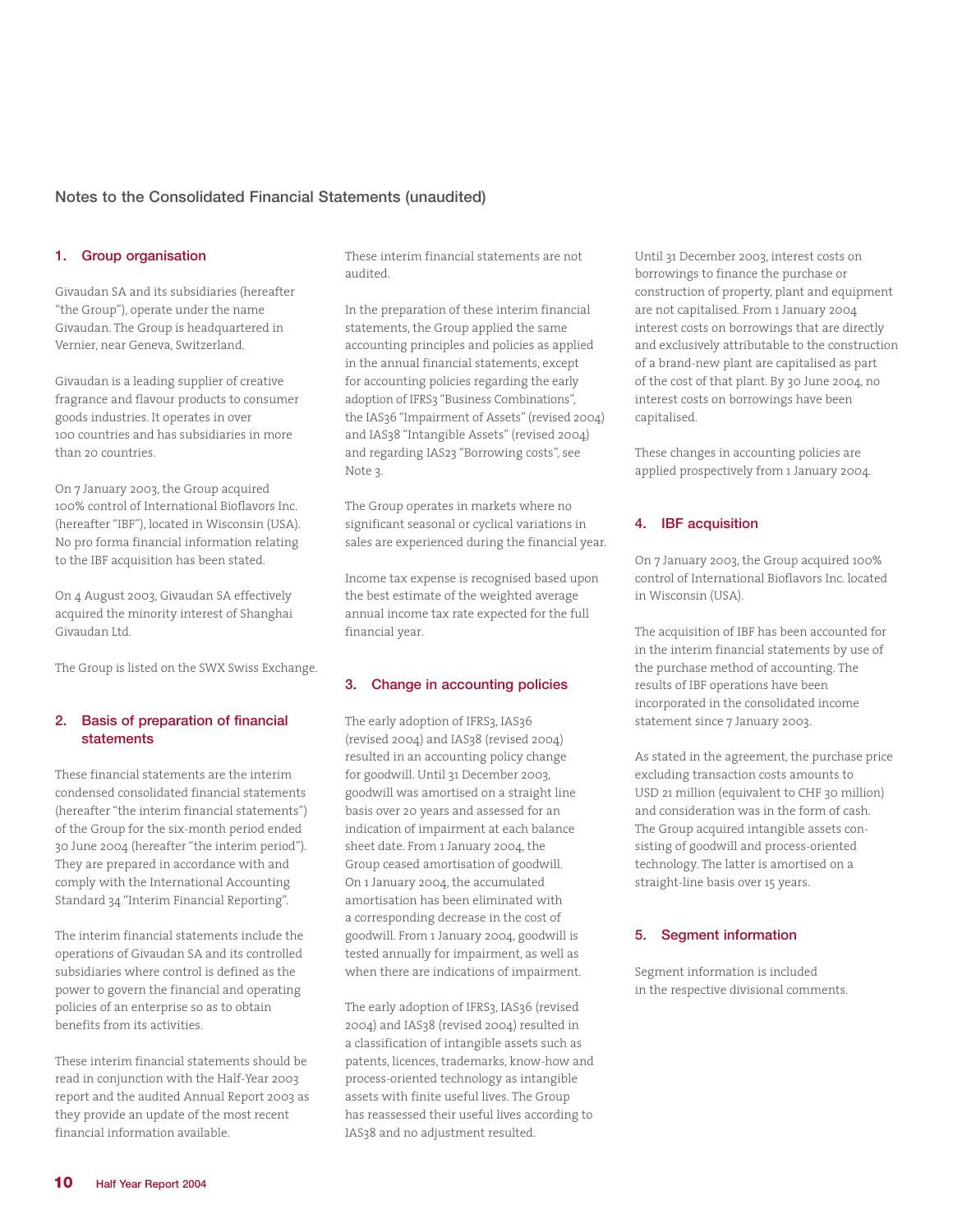#### 6. Marketing, development and distribution expenses

In the six months ended 30 June the expenses for product development and research activities in 2004 amounted to CHF 103 million (2003: CHF 107 million) and are included in the income statement under marketing, development and distribution expenses.

## 7. Earnings per share - diluted

For the calculation of diluted earnings per share, the weighted average number of shares outstanding is adjusted to assume conversion of all potential dilutive shares arising from the executive share option plans and from the convertible instruments. Net income is adjusted for elimination of interest, net of tax for dilutive convertible instruments.

## 8. Debt

During the first six months of 2004, 43,300 bonds (2003: 30 bonds) of the exchangeable bond have been converted with the delivery of treasury shares. By 30 June 2004, 43,331 bonds on the maximum of 200,000 have been converted.

On 7 February 2003, the Group entered into a private placement for a total amount of CHF 50 million. The private placement was made by Givaudan SA. It is redeemable in 2009 with an annual interest rate of 2.9%.

On 28 May 2003, the Group entered into a private placement for a total amount of USD 220 million. The private placement was made by Givaudan United States, Inc. It is redeemable by instalments at various times beginning on May 2008 through May 2015 with annual interest rates ranging from 3.65% to 5.0%. There are various covenants contained in the transaction covering conditions on net worth, indebtedness and disposition of assets of Givaudan United States, Inc. Until now, Givaudan United States, Inc was fully in compliance with the covenants set.

On 9 July 2003, the Group entered into a private placement for a total amount of CHF 100 million. The private placement was made by Givaudan SA. It is redeemable in 2013 with an annual interest rate of 3.3%.

On 16 April 2004, the Group entered into a second private placement for a total amount of USD 200 million. The private placement was made by Givaudan United States, Inc. It matures at various times in instalments beginning May 2009 through May 2016 with annual interest rates ranging from 4.16% to 5.49%. There are various covenants contained in the transaction covering conditions on net worth, indebtedness and disposition of assets of Givaudan United States, Inc. Until now, Givaudan United States, Inc was fully in compliance with the covenants set.

## 9. Share Capital

By 3 April 2003, the Group had completed its first share buy back programme with the repurchase of 725,627 registered shares over a second trading line on virt-x. At the Annual General Meeting on April 11, 2003, the shareholders agreed with the cancellation of the repurchased shares and with the corresponding reduction of the share capital by 8.3%, from CHF 87,256,270 to CHF 80,000,000. The cancellation became effective on 27 June 2003.

On 30 June 2003, the Group started a supplementary share buy back programme that was originally planned to last until 30 June 2004. On 14 June 2004, The Board of Directors has resolved to extend this programme until 30 June 2005. The Group intends to reduce its share capital of 8,000,000 to 7,200,000 registered shares with a subsequent cancellation of the shares bought back. The buying of a maximum of 800,000 registered shares (representing 10% of the share capital) is made through a second trading line on virt-x. On 13 April 2004, the Group had completed partially its second share buy back programme with the repurchased

of 200,000 registered shares. At the Annual General Meeting on April 16, 2004, the shareholders agreed with the cancellation of the 200,000 repurchased shares and with the corresponding reduction of the share capital by 2.5% from CHF 80,000,000 to CHF 78,000,000. The cancellation became effective on 5 July 2004. By 30 July 2004, the Group had repurchased a further 100,000 registered shares for its share buy back programme.

### 10. Dividends paid

At the Annual General Meeting held on 16 April 2004, the distribution of an ordinary dividend of CHF 8.90 gross per share (2002: CHF 8.10) and the distribution of an extraordinary dividend of CHF 6.50 gross per share were approved. The ordinary and extraordinary dividends were paid on 21 April 2004.

## 11. Own equity instruments

The Group holds own equity instruments to cover in-part the anticipated obligations related to the executive share options plan and, the guaranteed exchangeable bonds issued on 7 June 2001. On 30 June 2004, the Group held 402,450 (2003: 64,369) own shares and derivatives on own shares equating to a net position of 384,290 (2003: 512,405) own shares.